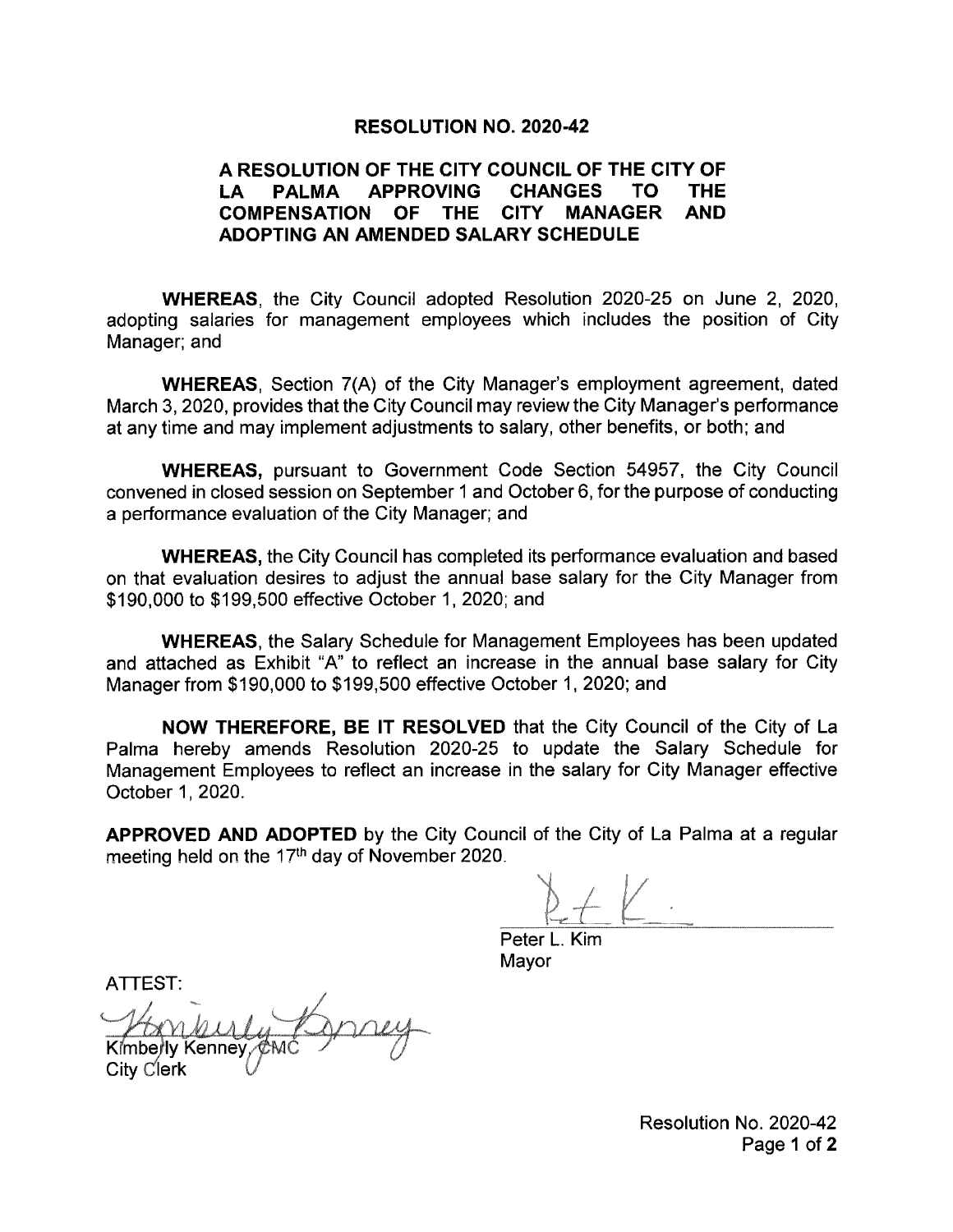**STATE OF CALIFORNIA COUNTY OF ORANGE** ) SS. **CITY OF LA PALMA** 

I, KIMBERLY KENNEY, City Clerk of the City of La Palma, California, DO HEREBY CERTIFY that the foregoing Resolution was adopted by the City Council of said City at a regular meeting of said City Council held on the 17th day of November 2020, and that it was so adopted by called vote as follows:

> Goedhart, Goodman, Kim, Patel, and Steggell AYES:

NOES: **None** 

ABSENT: **None** 

City  $\mathcal{L}$ lerk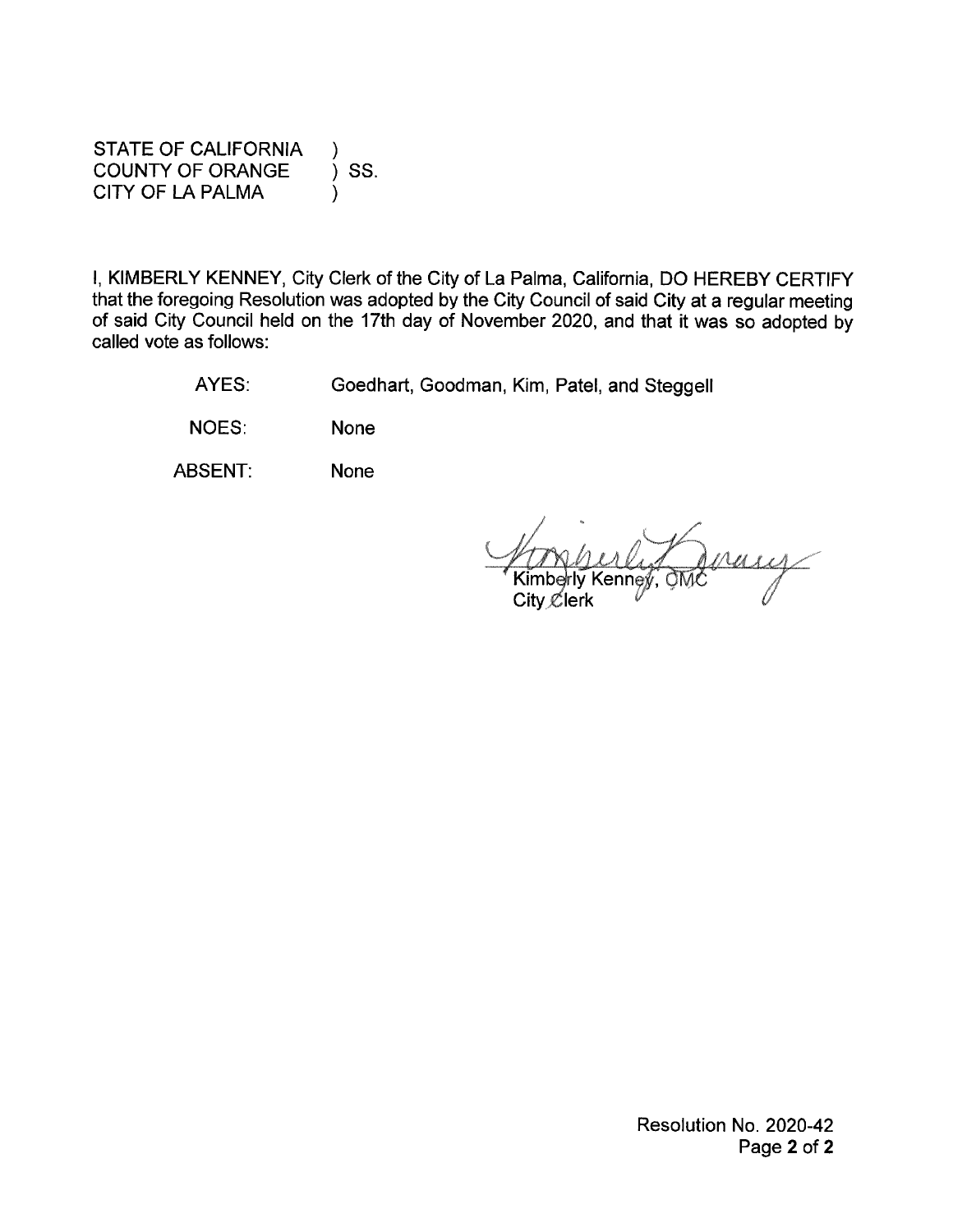# **La Palma Management Group Classification and Salary Table July 1, 2020 through June 30, 2021**

**REVISED OCTOBER 1, 2020 Pursuant to Article III, Section 5B of the Comprehensive Listing of Personnel Practices Biweekly, Monthly and Annual Rates are based on a 38 Hour Work Week (1,976 hours per year)**

|                                         | <b>Step A</b>       | <b>Step B</b>       | Step C              | <b>Step D</b> | Step E              | Step F              | <b>Step G</b>       |  |
|-----------------------------------------|---------------------|---------------------|---------------------|---------------|---------------------|---------------------|---------------------|--|
| <b>City Manager</b>                     |                     |                     |                     |               |                     |                     |                     |  |
| Annual                                  | 199,500.00          | 199,500.00          | 199,500.00          | 199,500.00    | 199,500.00          | 199,500.00          | 199,500.00          |  |
| <b>Monthly</b>                          | 16,625.00           | 16,625.00           | 16,625.00           | 16,625.00     | 16,625.00           | 16,625.00           | 16,625.00           |  |
| <b>Biweekly</b>                         | 7,673.08            | 7,673.08            | 7,673.08            | 7,673.08      | 7,673.08            | 7,673.08            | 7,673.08            |  |
| <b>Hourly</b>                           | 100.9615            | 100.9615            | 100.9615            | 100.9615      | 100.9615            | 100.9615            | 100.9615            |  |
|                                         |                     |                     |                     |               |                     |                     |                     |  |
| <b>Administrative Services Director</b> |                     |                     |                     |               |                     |                     |                     |  |
| Annual                                  | 117,511.91          | 123,387.51          | 129,556.88          | 136,034.73    | 142,836.46          | 149,978.29          | 157,477.20          |  |
| Monthly                                 | 9,792.66            | 10,282.29           | 10,796.41           | 11,336.23     | 11,903.04           | 12,498.19           | 13,123.10           |  |
| <b>Biweekly</b>                         | 4,519.69            | 4,745.67            | 4,982.96            | 5,232.10      | 5,493.71            | 5,768.40            | 6,056.82            |  |
| Hourly                                  | 59.4696             | 62.4431             | 65.5652             | 68.8435       | 72.2857             | 75.8999             | 79.6949             |  |
|                                         |                     |                     |                     |               |                     |                     |                     |  |
| <b>Assistant to the City Manager</b>    |                     |                     |                     |               |                     |                     |                     |  |
| Annual                                  | 79,710.08           | 83,695.59           | 87,880.36           | 92,274.38     | 96,888.10           | 101,732.51          | 106,819.13          |  |
| Monthly                                 | 6,642.51            | 6,974.63            | 7,323.36            | 7,689.53      | 8,074.01            | 8,477.71            | 8,901.59            |  |
| Biweekly                                | 3,065.77            | 3,219.06            | 3,380.01            | 3,549.01      | 3,726.47            | 3,912.79            | 4,108.43            |  |
| Hourly                                  | 40.3391             | 42.3561             | 44.4739             | 46.6976       | 49.0324             | 51.4841             | 54.0583             |  |
| <b>Community Services Director</b>      |                     |                     |                     |               |                     |                     |                     |  |
| Annual                                  | 119,044.32          | 124,996.53          | 131,246.36          | 137,808.68    | 144,699.11          | 151,934.07          | 159,530.77          |  |
|                                         | 9,920.36            | 10,416.38           | 10,937.20           | 11,484.06     | 12,058.26           | 12,661.17           | 13,294.23           |  |
| Monthly                                 |                     |                     |                     | 5,300.33      |                     |                     |                     |  |
| <b>Biweekly</b>                         | 4,578.63<br>60.2451 | 4,807.56<br>63.2574 | 5,047.94<br>66.4202 | 69.7412       | 5,565.35<br>73.2283 | 5,843.62<br>76.8897 | 6,135.80<br>80.7342 |  |
| Hourly                                  |                     |                     |                     |               |                     |                     |                     |  |
| <b>Police Chief</b>                     |                     |                     |                     |               |                     |                     |                     |  |
| Annual                                  | 129,231.83          | 135,693.43          | 142,478.10          | 149,602.00    | 157,082.10          | 164,936.21          | 173,183.02          |  |
| Monthly                                 | 10,769.32           | 11,307.79           | 11,873.17           | 12,466.83     | 13,090.18           | 13,744.68           | 14,431.92           |  |
| <b>Biweekly</b>                         | 4,970.46            | 5,218.98            | 5,479.93            | 5,753.92      | 6,041.62            | 6,343.70            | 6,660.89            |  |
| Hourly                                  | 65.4007             | 68.6708             | 72.1043             | 75.7095       | 79.4950             | 83.4697             | 87.6432             |  |
|                                         |                     |                     |                     |               |                     |                     |                     |  |
| <b>Planning Manager</b>                 |                     |                     |                     |               |                     |                     |                     |  |
| Annual                                  | 85,360.57           | 89,628.59           | 94,110.02           | 98,815.53     | 103,756.30          | 108,944.12          | 114,391.32          |  |
| Monthly                                 | 7,113.38            | 7,469.05            | 7,842.50            | 8,234.63      | 8,646.36            | 9,078.68            | 9,532.61            |  |
| <b>Biweekly</b>                         | 3,283.10            | 3,447.25            | 3,619.62            | 3,800.60      | 3,990.63            | 4,190.16            | 4,399.67            |  |
| Hourly                                  | 43.1987             | 45.3586             | 47.6265             | 50.0079       | 52.5082             | 55.1337             | 57.8903             |  |
| <b>Police Captain</b>                   |                     |                     |                     |               |                     |                     |                     |  |
| Annual                                  | 110,162.33          | 115,670.45          | 121,453.97          | 127,526.67    | 133,903.00          | 140,598.15          | 147,628.06          |  |
| Monthly                                 | 9,180.19            | 9,639.20            | 10,121.16           | 10,627.22     | 11,158.58           | 11,716.51           | 12,302.34           |  |
| <b>Biweekly</b>                         | 4,237.01            | 4,448.86            | 4,671.31            | 4,904.87      | 5,150.12            | 5,407.62            | 5,678.00            |  |
| Hourly                                  | 55.7502             | 58.5377             | 61.4646             | 64.5378       | 67.7647             | 71.1529             | 74.7106             |  |
|                                         |                     |                     |                     |               |                     |                     |                     |  |
| <b>Support Services Manager</b>         |                     |                     |                     |               |                     |                     |                     |  |
| Annual                                  | 84,123.54           | 88,329.72           | 92,746.21           | 97,383.52     | 102,252.69          | 107,365.33          | 112,733.60          |  |
| Monthly                                 | 7,010.30            | 7,360.81            | 7,728.85            | 8,115.29      | 8,521.06            | 8,947.11            | 9,394.47            |  |
| <b>Biweekly</b>                         | 3,235.52            | 3,397.30            | 3,567.16            | 3,745.52      | 3,932.80            | 4,129.44            | 4,335.91            |  |
| Hourly                                  | 42.5726             | 44.7013             | 46.9363             | 49.2832       | 51.7473             | 54.3347             | 57.0514             |  |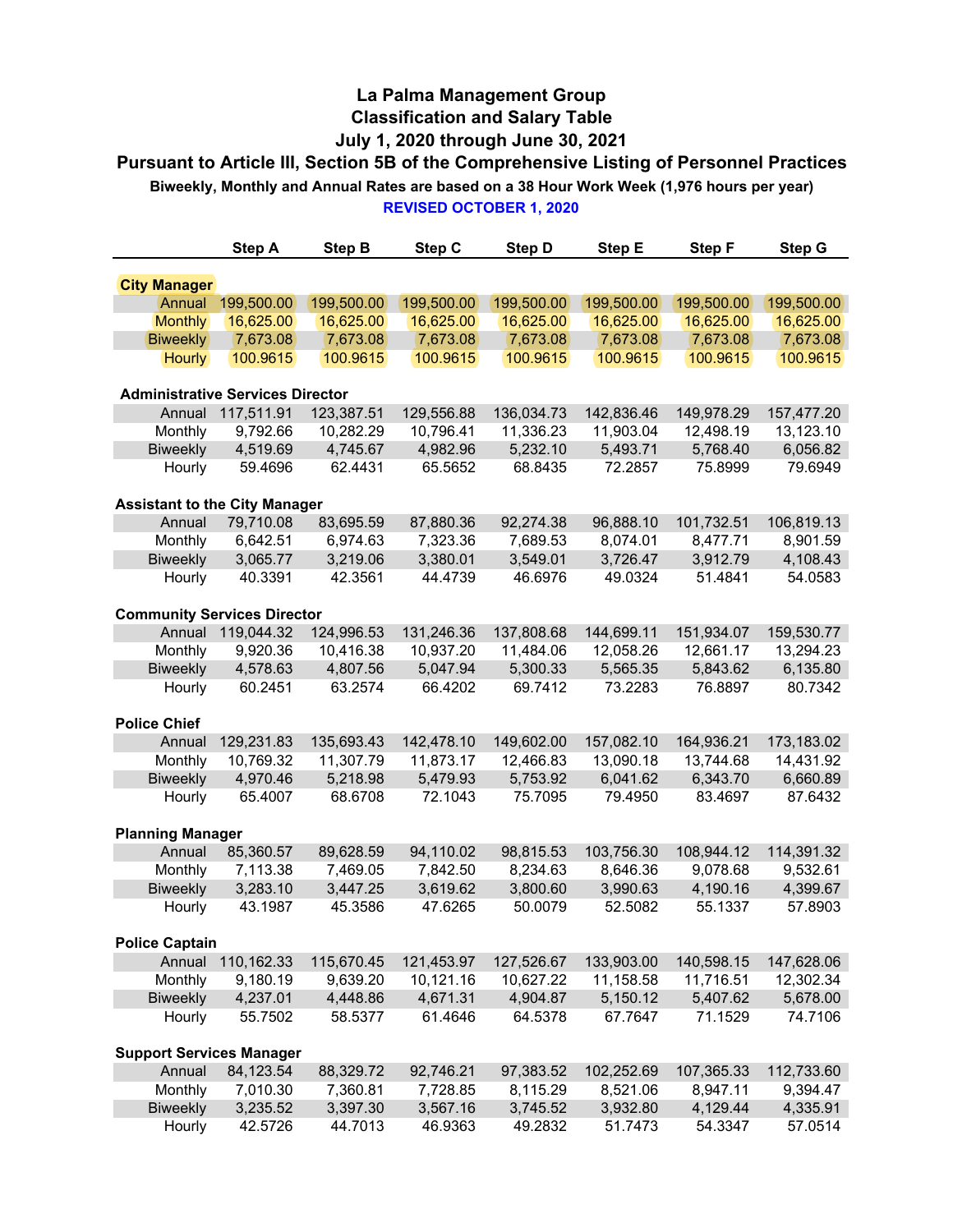# **EMPLOYMENT AGREEMENT**

This EMPLOYMENT AGREEMENT (the "Agreement") is made and entered as of this 3rd day of March 2020 (the "Effective Date"), by and between the CITY OF LA PALMA, a public body and general law city of the State of California (the "City"), and CONAL McNAMARA, an individual (the "City Manager"), both of whom understand as follows:

## **RECITALS:**

**WHEREAS**, the City desires to employ the services of Conal McNamara as the City Manager as provided by the La Palma Municipal Code Chapter 2, Article II; and

WHEREAS, it is the desire of the City to establish certain conditions of employment and to set working conditions of said City Manager; and

WHEREAS, City Manager desires to accept employment as City Manager of said City.

NOW, THEREFORE, in consideration of the mutual covenants herein contained, the parties agree as follows:

# **SECTION 1. DUTIES.**

 $A<sub>1</sub>$ City hereby agrees to employ Conal McNamara as City Manager of said City to perform the functions and duties specified in the La Palma Municipal Code Chapter 2, Article II, pursuant to Government Code sections 36501, 36506, and 34851 et seq., and as provided by other state and federal law, and to perform other legally permissible and proper duties and functions as the City Council of the City of La Palma (the "City Council") shall from time to time assign.

**B.** City Manager, with prior written approval of the City Council, may undertake outside professional activities for compensation, including teaching, speaking and writing, provided they do not interfere with City Manager's normal duties, are done only during vacation or other non-working time of City Manager, and are not done with any then-existing vendors or contractors of the City, or past vendors or contractors where conflicts of interest are triggered under state or local law. Under no circumstances shall such outside activity create a conflict with the duties of the City Manager and the interests of the City. The City Council, in its sole discretion, may determine when such a conflict exists.

# **SECTION 2. TERM.**

A. City Manager's employment shall commence on April 1, 2020.

 $\mathbf{B}$ City Manager shall serve at the pleasure of City Council. Nothing in this Agreement shall prevent, limit or otherwise interfere with the right of the City Council acting for the City to terminate the services of City Manager at any time, with or without cause, subject only to the provisions set forth in Section 5 of this Agreement, and the provisions of the La Palma Municipal Code, Chapter 2, Article II, not otherwise waived hereunder.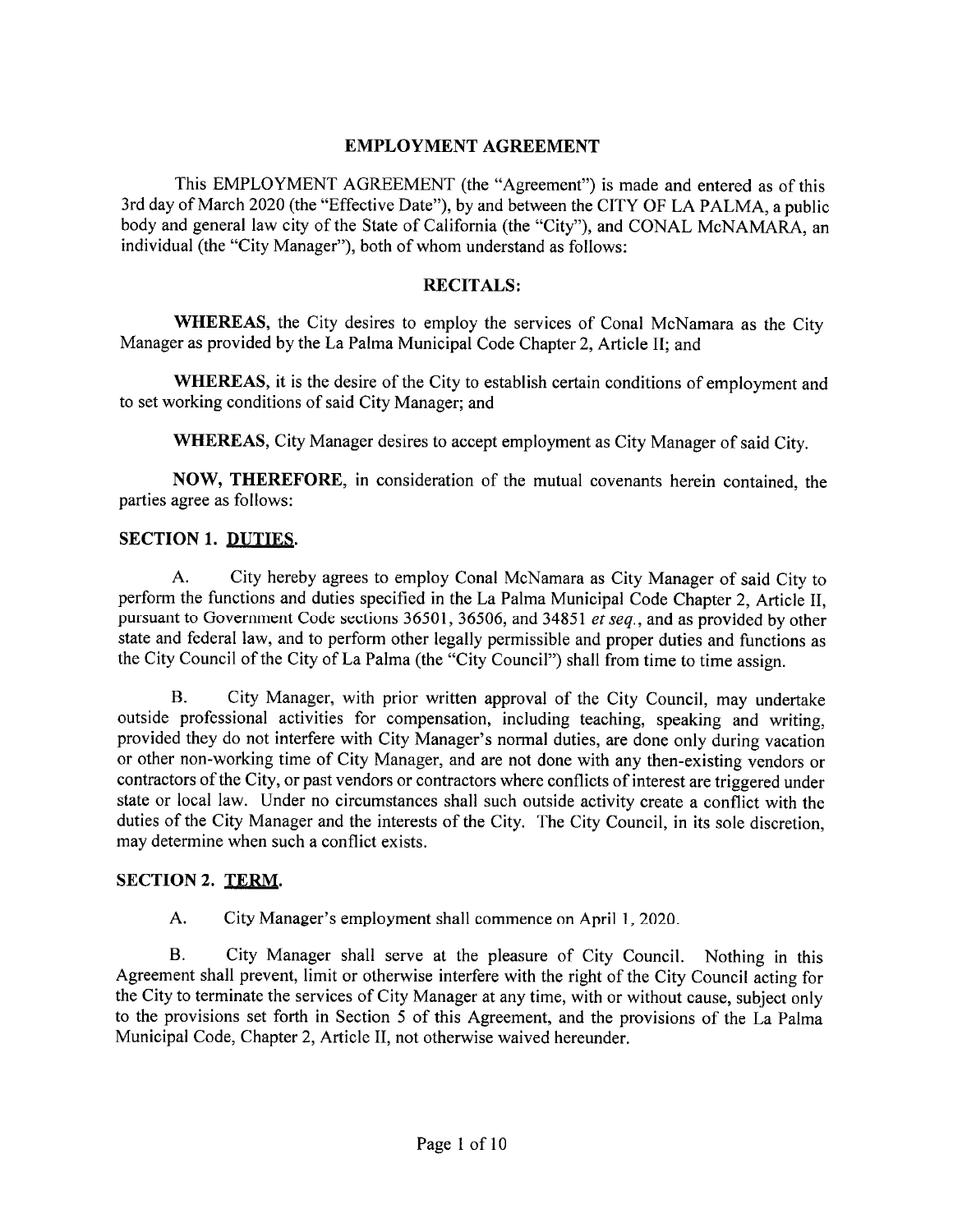$C_{\cdot}$ Nothing in this Agreement shall prevent, limit or otherwise interfere with the right of the City Manager to resign at any time from his position with City, subject only to the provision set forth in Section 5, Paragraph G, of this Agreement.

## **SECTION 3. DUTIES.**

Pursuant to Municipal Code Section 2-42 and subject to Section 1.B, City Manager shall devote full-time to his work duties to the office of the City Manager. City Manager shall not. while employed by the City, perform any other work for hire or any unpaid or volunteer work that conflicts with performance of his duties as City Manager. City Manager shall perform those duties and have those responsibilities that are commonly assigned to a City Manager of a general law city in the State of California with a council-manager form of government, and as are further set forth in the City's Municipal Code, including but not limited to 2-42 thereof, as may be amended from time to time. The terms of Municipal Code Chapter 2, Article II, as the same may from time to time be amended, are incorporated herein as though fully set forth. In the event of any conflict between the terms of this Agreement and the terms of Chapter 2, Article II, the provisions of this Agreement shall prevail pursuant to the authority of the City Council to enter into this Agreement.

## SECTION 4. ADMINISTRATIVE LEAVE WITH PAY.

City may place City Manager on Administrative Leave with full pay and benefits at any time during the term of this Agreement. However, if the purpose of placing City Manager on Administrative Leave With Pay is to conduct an investigation into potential wrongdoing, and after that investigation, City Manager is convicted of a crime involving abuse of his/her office or position, then pursuant to Government Code Section 53243, City Manager shall be required to fully reimburse City for any salary or benefits received while on Administrative Leave With Pay. "Abuse of office or position" shall be as defined in Government Code Section 53243.4, as may be amended.

# SECTION 5. TERMINATION AND SEVERANCE PAY.

 $A_{\cdot}$ The City Council shall have the right at any time during the term of the Agreement, upon forty-five (45) days' prior written notice to City Manager to terminate this Agreement and City Manager's employment, for any reason or for no reason, by a vote of a majority of the members of the City Council (and not a majority vote of the quorum only, in the event of a meeting where less than the full number of members are present, and the majority of the quorum is less than four votes) voting at regular, adjourned regular, or special meeting of the City Council. However, there shall be no termination within 90 days after a municipal election or appointment of a Councilmember. If such termination is involuntary and for reasons other than "misconduct in office" or "for cause" as further specified herein, City Manager shall be entitled to receive a severance payment in an amount consistent with Government Code section 53260. In addition, City Manager shall be entitled to receive City-paid health benefits (medical, dental, and vision) for the same duration of the severance payment: six (6) months. No other cash or non-cash settlement payment shall be made other than payment for City Manager's accrued and unpaid vacation.

 $B.$ The City Manager and City acknowledge and agree that there is a mutual benefit in advancing and maintaining a positive and non-controversial resolution to the employment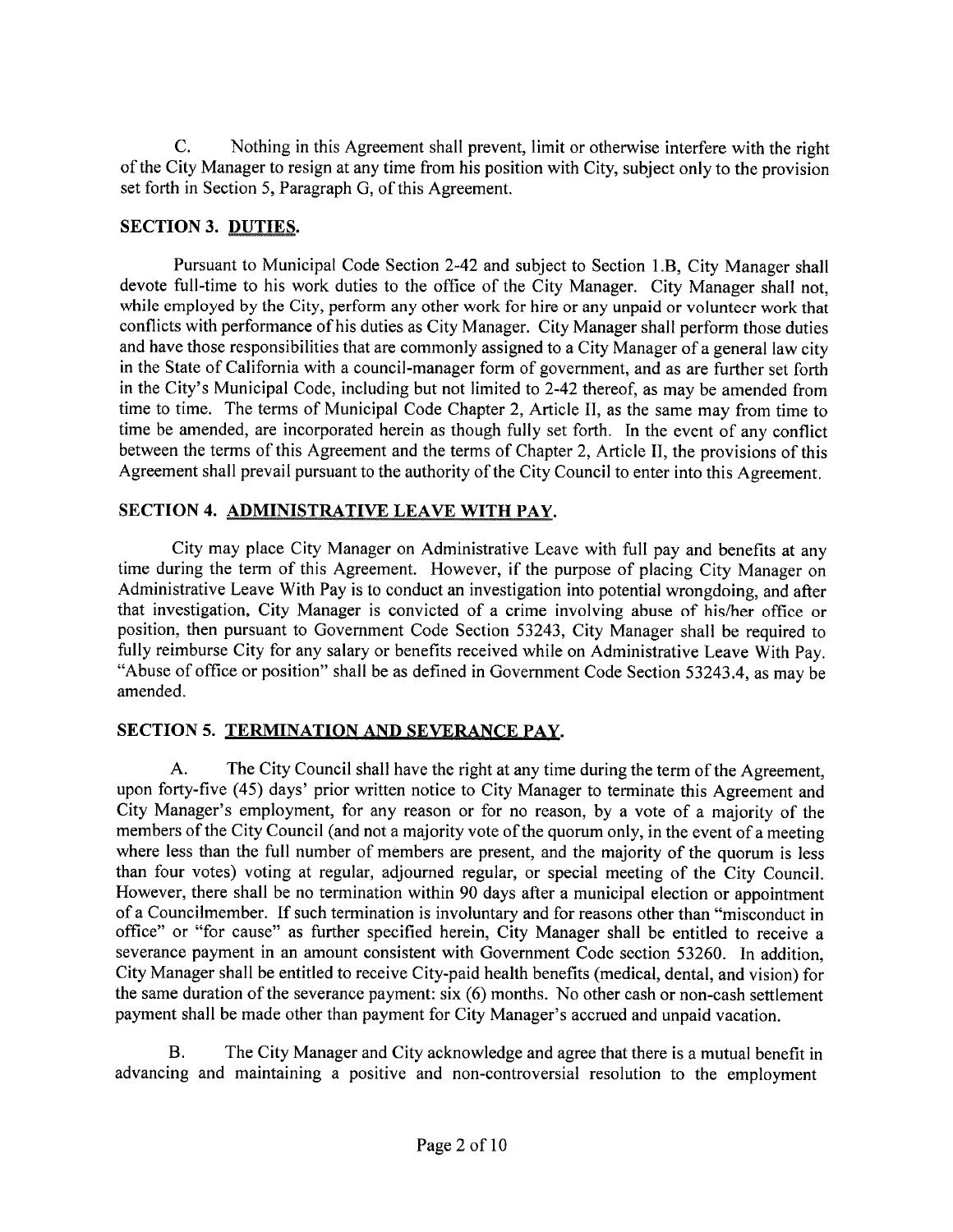relationship. In keeping with the spirit of this provision, and as a condition to the receipt of any amount of severance pay as provided in paragraph 5.A above, and as partial consideration therefor, City Manager agrees not to make any public or private statements critical or disparaging of the City, the City Council, its members, department heads, officers or employees; similarly, the City Council agrees not to make any public or private statements critical or disparaging of the City Manager.

Pursuant to Government Code sections 53243, 53243.1 and 53243.2, if City  $C_{\cdot}$ Manager is convicted of a crime involving an abuse of his office or position, all of the following (1) if City Manager is provided with Administrative Leave pay pending an shall apply: investigation, City Manager shall be required to fully reimburse City such amounts paid; (2) if City pays for the criminal legal defense of City Manager (which would be in its sole discretion, as it is generally not obligated to pay for a criminal defense), City Manager shall be required to fully reimburse City such amounts paid. For purposes of this Section, abuse of office or position means either: (1) an abuse of public authority, including waste, fraud, and violation of the law under color of authority; or (2) a crime against public justice, including, but not limited to, a crime described in Title 7 (commencing with Section 92) of Part 1 of the Penal Code.

D. To the extent City Manager's termination is not involuntary, is for misconduct in office, or is otherwise "for cause" as provided below, City Manager shall be entitled to no severance pay from the City. Any of the following shall constitute "misconduct in office":

(1) conviction of a felony or misdemeanor involving misrepresentation, fraud, or moral turpitude;

(2) knowingly and unlawfully participating in a governmental decision in which he has a conflict of interest as defined in Government Code sections 87100, et seq., or Government Code sections 1090 et seq.;

(3) abuse of alcohol, prescription medications, stimulants, or controlled substances that materially affects City Manager's discharge of his duties;

(4) failure to follow a written directive of the City Council, recognizing that said directive cannot be unlawful, require City Manager to engage in illegal conduct, or require City Manager to violate the relevant code of ethics, after written notice of such failure is provided to City Manager;

(5) repeated or recurring unexcused absences from the City Manager office, City Hall, or City Manager's duties;

(6) performance of outside business interests, or participation in transactions, contracts, or financial activities that conflict directly with City's policies or activities, without prior consent of any such conflict in writing by City Council;

(7) conduct that is publicly insubordinate, or humiliating, or demeaning to the City or City Council:

(8) willful destruction or misuse of City property;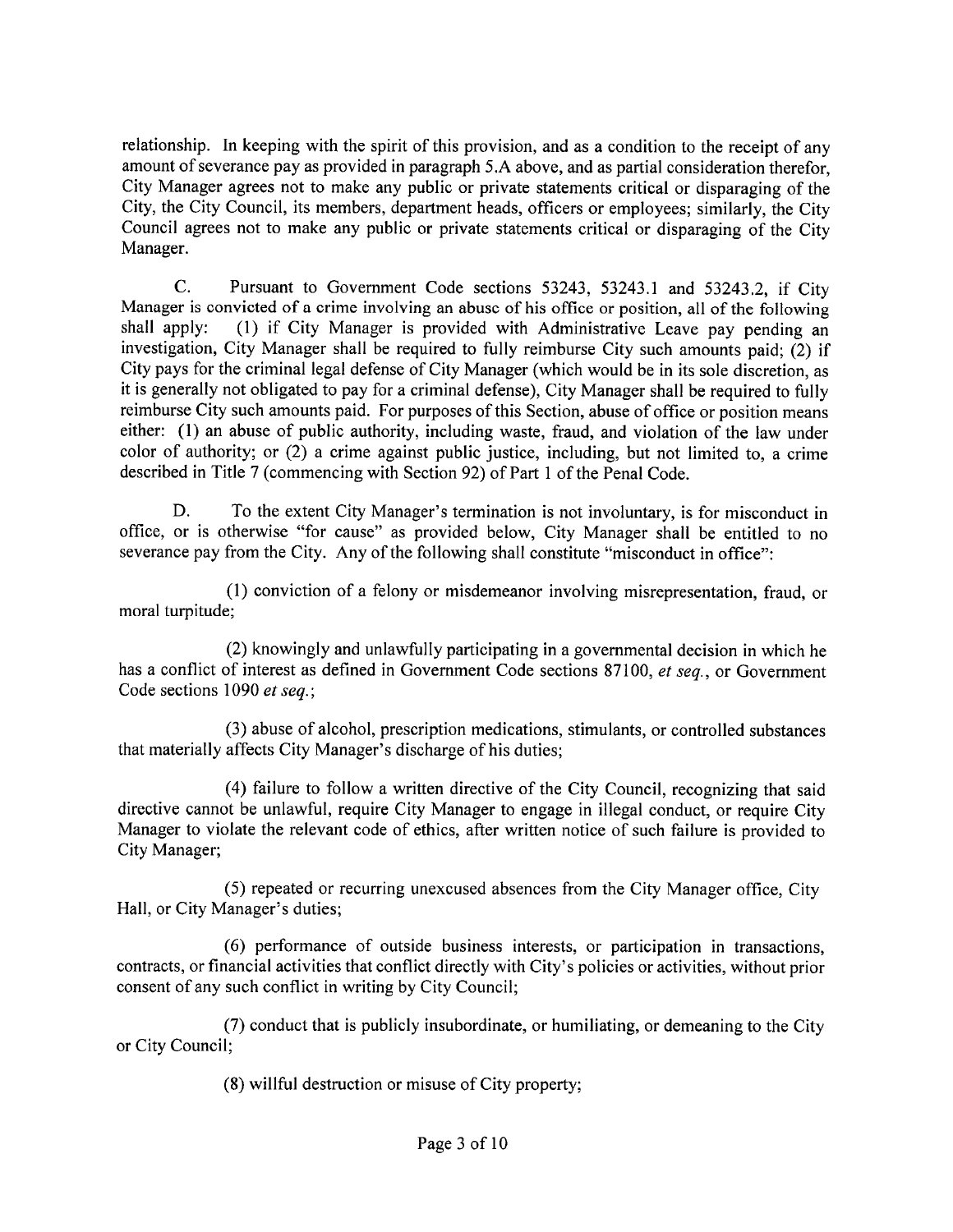(9) willful and unlawful retaliation against any employee, officer, official, manager, agent, or representative of the City, or member of the general public, who in good faith reports, discloses, reveals, or divulges to any appropriate authority, any violation of law, or any facts or information pertaining thereto; and

(10) willful disclosure of closed session confidential communications, attorneyclient confidential communications, or other information whose confidentiality is privileged or protected by law.

Apart from such grounds for removal as are otherwise defined under state law, the La Palma Municipal Code, or this Agreement, the determination of what constitutes appropriate "cause" for termination of City Manager shall be within the sole discretion of the City Council.

Ε. Nothing in this Agreement shall prohibit City from imposing discipline less than termination upon City Manager, including written reprimands, or suspensions. Such discipline may be imposed by City in its discretion.

F. In the absence of grounds for imposing discipline on City Manager, in the event: (1) City at any time during the term of this Agreement reduces the salary or other financial benefits of City Manager in a greater percentage than an applicable across-the-board reduction for all general full-time employees of City; or (2) City refuses, following written notice by City Manager to the City Attorney specifying a breach of this Employment Agreement, to remedy or undertake to remedy any such breach, then City Manager may, at his option, elect to be deemed to be "terminated" as of that time, and shall be entitled to the severance pay from City.

In the event City Manager voluntarily resigns his position with City, then City G. Manager shall give City no less than forty-five (45) days' notice in advance, unless the parties otherwise agree, and City Manager shall not be entitled to any severance pay from City.

# **SECTION 6. DISABILITY.**

If City Manager is permanently disabled or is otherwise unable to perform his duties because of sickness, accident, injury, mental incapacity or health for a period of twenty-six (26) successive weeks beyond any accrued sick leave to which City Manager is entitled, or for the legal duration of the Family and Medical Leave Act (whichever is greater), City shall have the option to terminate this Agreement. Termination pursuant to this Section will not subject the City to payment of severance pay. However, City Manager shall be compensated for any accrued vacation, holidays, and other accrued benefits on the same basis as any other employee of the City pursuant to the Personnel Rules.

# **SECTION 7. SALARY AND BENEFITS.**

#### A. Salary.

City agrees to pay City Manager for his services rendered pursuant hereto an annual base salary of one hundred ninety thousand (\$190,000.00) ("Base Salary"), effective on March 30, 2020 ("Base Salary Effective Date"), payable in equal installments at the same time and manner as other employees of the City are paid. In addition to Base Salary, City Manager shall be entitled to any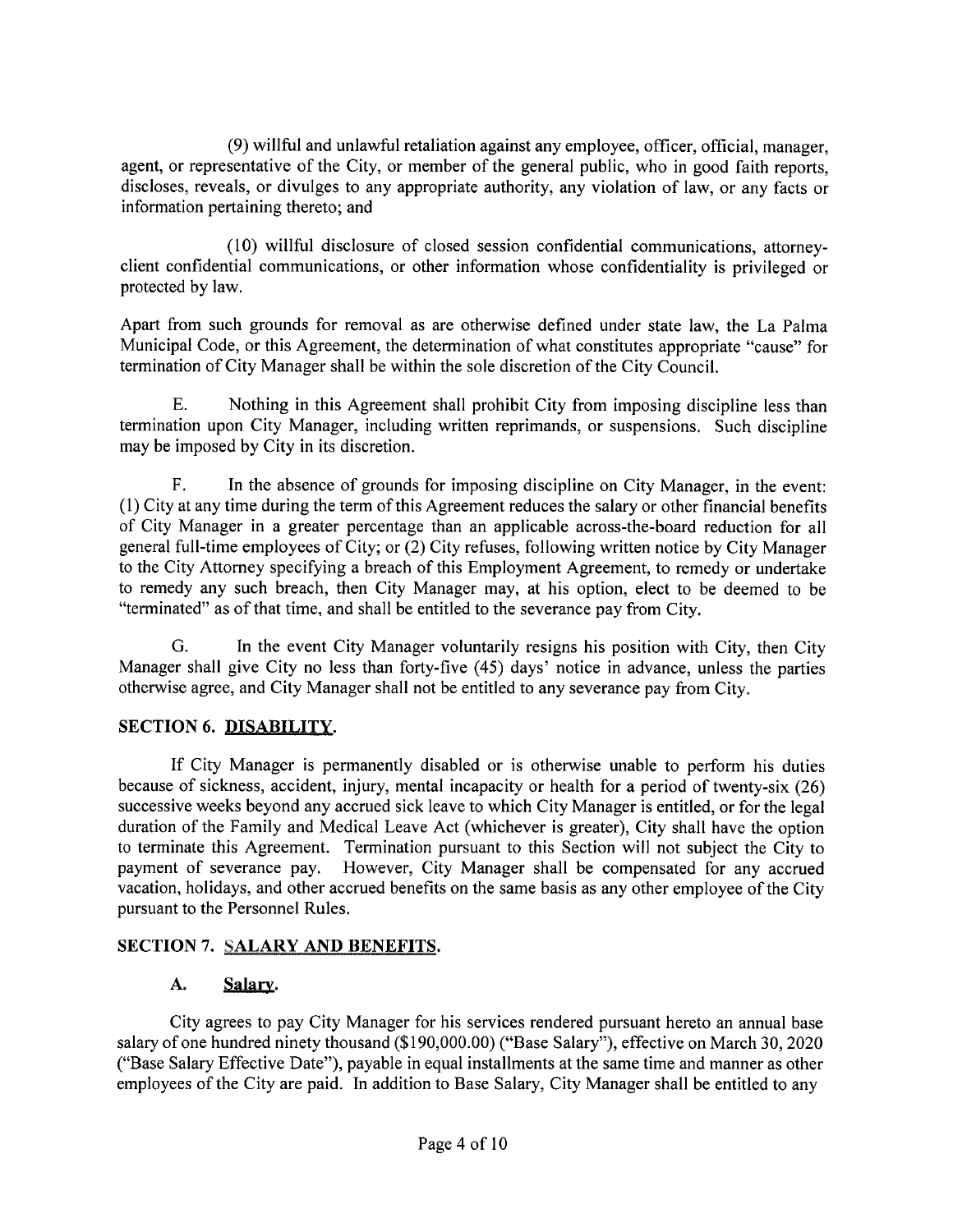future cost of living ("COLA") increases or salary adjustments after the Effective Date that are provided to other general, professional, or management full-time employees of the City, with the exception of any COLA adjustment for the year 2020. City Manager shall receive normal compensation for all time served if summoned for jury duty in a court action or subpoenaed as a witness in a deposition or court proceeding. Effective the pay period including March 30, 2021, and subject to a satisfactory performance evaluation pursuant to Section A, the City Manager will be eligible for an increase of up to 3% of the then existing annual salary. Effective the pay period including March 30, 2022, and subject to a satisfactory performance evaluation pursuant to Section A, the City Manager will be eligible for an increase of up to 3% of the then existing annual salary.

City agrees to review Base Salary and other benefits of City Manager at the time of an annual performance evaluation which shall be initiated in January or February for each year of the Term. It shall be the responsibility of City Manager to advise City each year of the necessity for the annual performance review, and to schedule same, by closed session with the City Council, or other appropriate procedure. Notwithstanding the necessity for at least one annual performance review, City Council may perform other performance reviews of City Manager's performance, at any time. City Council may implement adjustments to salary, other benefits, or both, during the time period of any performance review, provided, however, that consistent with Government Code section 54956, such compensation or benefits may only be modified at a regularly scheduled meeting of the City Council.

#### **B.** Benefits.

Where otherwise not specified, City Manager benefits shall be governed by Resolution 2018-21. In addition to those benefits and the salary referred to in Paragraph 7.A above, City Manager shall receive from City the following benefits:

 $(a)$ the same package(s) of health/medical insurance benefits and dental and vision allowances identified in Resolution 2018-21 as available to all other full-time City Management employees hired prior to July 1, 2018;

During the period of the City Manager's employment, the City shall pay for  $(b)$ a term life insurance and Accidental Death and Dismemberment (AD&D) policy in the face amount of Two Hundred Fifty Thousand Dollars (\$250,000.00) on City Manager's life with a carrier selected by the City. City Manager shall designate the beneficiaries of the policy;

participation in PERS in the same manner and to the same extent as  $(c)$ available to all other full-time City employees;

 $(d)$ automobile expense reimbursement of Three Hundred Fifty Dollars (\$350.00) each month, which shall be annually reviewed along with any possible salary adjustment;

provision of a City-owned cellular phone, data plan, laptop computer.  $(e)$ tablet, and additional similar communications and computing equipment as deemed appropriate by City Council (excluding desktop computer equipment for use outside City Hall);

> $(f)$ paid professional dues and subscriptions in the International City/County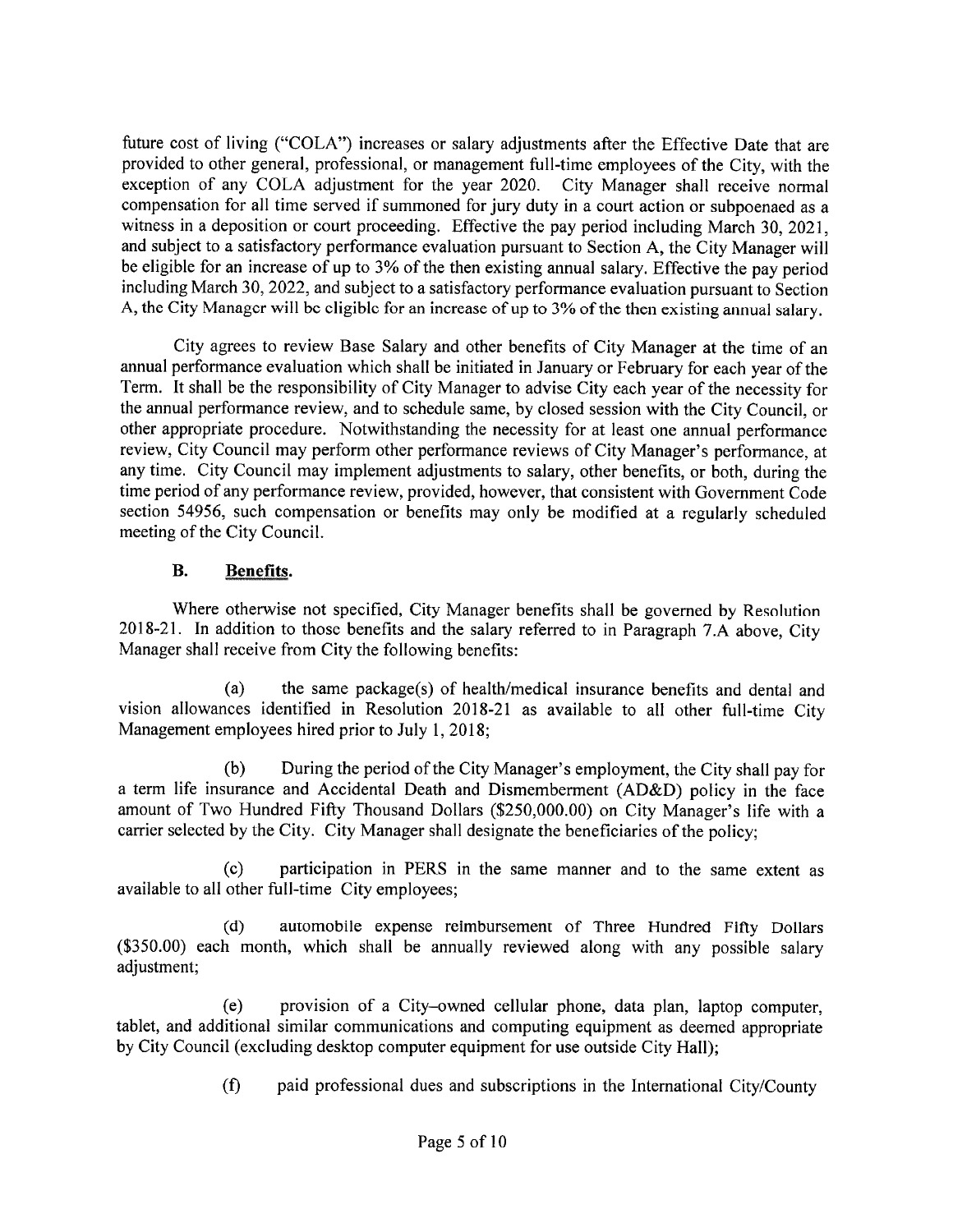Management Association (ICMA), League of California Cities, California City, California City Management Foundation, and American Planning Association for City Manager's professional participation, growth or for the good of the City;

paid business travel, subsistence expenses, and meeting attendance for City  $(g)$ Manager for official travel and attendance at professional groups and associations adequate to continue the professional development of the City Manager and for City Manager's reasonable pursuit of necessary official and other functions of the City including, but not limited to, national, state, and local conferences, government groups and committees upon which City Manager may serve as a member. The number of conferences paid by the City is subject to budget authorization by the City Council as part of the annual City budget or subsequent appropriations; provided, however, that any out-of-state business travel or other reimbursed travel requested by City Manager for other members of City staff at the same event for which City Manager receives reimbursed travel must be approved in advance by the City Council;

 $(h)$ upon commencing employment, City Manager shall be credited with eighty (80) hours of vacation and provided with the same vacation accrual amounts and in the same time and manner received by Tier 1 Managers hired prior to July 1, 2011, with 10 years of continuous service. Not more than eighty (80) hours of vacation may be taken consecutively by City Manager without the prior approval of the City Council. Carryover and accrual of vacation time shall be subject to the following provisions: City Manager shall have the option, not later than thirty (30) days prior to end of each fiscal year ending June 30, to provide notice to the City Council that he elects to either (i) be paid for any unused vacation time existing as of the end of that fiscal year just ended, or (ii) carryover to the next fiscal year that began that July 1 such unused vacation time; provided, however, that in no event shall City Manager be permitted to carry over more than eighty (80) hours of unused vacation time for a given year;

 $(i)$ upon commencing employment, City Manager shall be credited with sixty (60) hours of sick leave and provided with the same sick leave accrual amounts and in the same time and manner received by full-time management employees hired prior to July 1, 2011;

(i) During the period of the City Manager's employment, the City shall pay 100% of the costs of a long-term disability plan with a 60% benefit percentage (maximum monthly benefit of \$11,667);

 $(k)$ the City will contribute \$215 per pay period to the City Manager's deferred compensation plan on City Manager's behalf;

upon commencing employment and on each subsequent March 30<sup>th</sup>, City  $(1)$ Manager shall be credited with thirty-six (36) hours of "floating holiday" to be used for the holiday closure between the Christmas and New Year's holidays; and

the City Manager shall pay the City Manager's share of the contribution  $(m)$ under the City's defined contribution retirement plan for non-public safety employees under the Public Employees Retirement System (PERS). The City shall maintain its enrollment in CalPERS Government Code Section 21548 (pre-retirement optional settlement 2 death benefit), an optional benefit provision under PERS that protects spouses if an employee dies prior to retirement, for the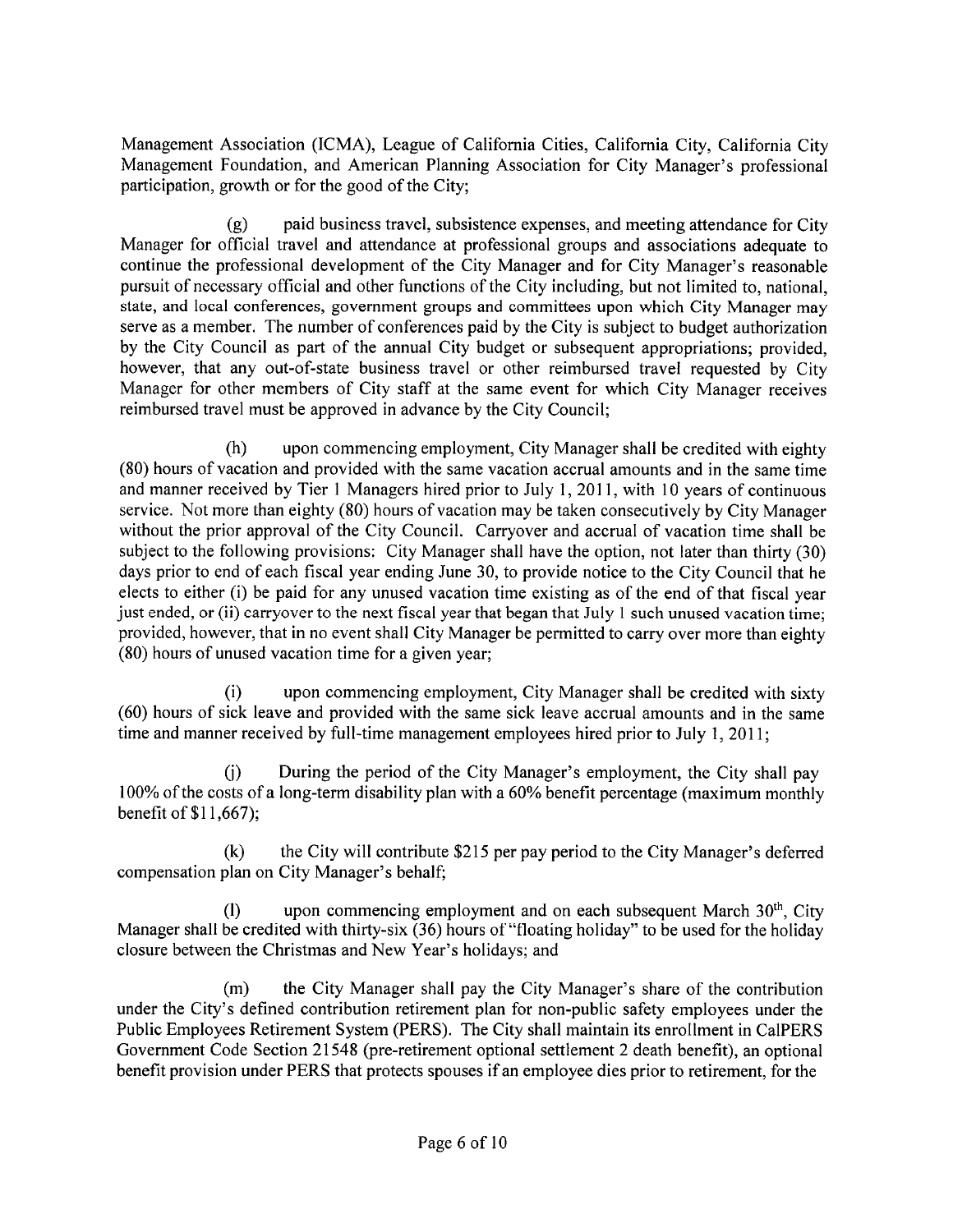benefit of the City Manager and his spouse.

# **SECTION 8. HOURS OF WORK.**

In addition to working normal business hours, it is recognized that City Manager must devote time outside the normal office hours to business of the City. In consideration for these obligations, City Manager shall have eighty (80) hours annually of Administrative Time Off. Forty (40) of such hours shall accrue upon the Effective Date, and forty (40) additional hours shall accrue six (6) months after the Effective Date. Eighty (80) additional hours shall accrue each anniversary of the Effective Date thereafter. Administrative Time Off shall not carryover year to year, and will not be paid upon termination or separation of City Manager from employment, but instead any unused Administrative Time Off at the time of termination or other separation will be forfeited.

## SECTION 9. OTHER TERMS AND CONDITIONS OF EMPLOYMENT.

 $A.$ The City Council, in consultation with the City Manager, shall fix any such other terms and conditions of employment, as it may determine from time to time, relating to the performance of City Manager, provided such terms and conditions are not inconsistent or in conflict with the provisions of this Agreement, the La Palma Municipal Code or any applicable state or federal law.

**B.** All regulations and rules of the City relating to vacation and sick leave, retirement and pension system contributions, holidays and other fringe benefits and working conditions as they now exist or hereafter may be amended, shall also apply to City Manager as they would to other general full-time employees of City, in addition to the benefits specifically set forth herein for the benefit of City Manager.

Consistent with the California Government Code, the City shall defend and C. indemnify City Manager against any expense or legal liability for any act or omission by City Manager occurring within the course and scope of City Manager's employment under this Agreement. Notwithstanding the foregoing, the City shall not be required to defend or indemnify City Manager for claims, actions, damages, or fees, when indemnity is prohibited, restricted, or limited by law, including without limitation, California Government Code sections 825, and 995.2 through 995.8.

#### **SECTION 10.** NOTICES.

Notices pursuant to this Agreement shall be given by: (1) email with verification of delivery; (2) personal delivery; (3) overnight delivery service with confirmation; or (4) deposit in the custody of the United States Postal Service, postage prepaid, addressed as follows;

CITY: **CITY OF LA PALMA** 7822 Walker Street La Palma, CA 90623 Attn: City Clerk email: kimberlyk@cityoflapalma.org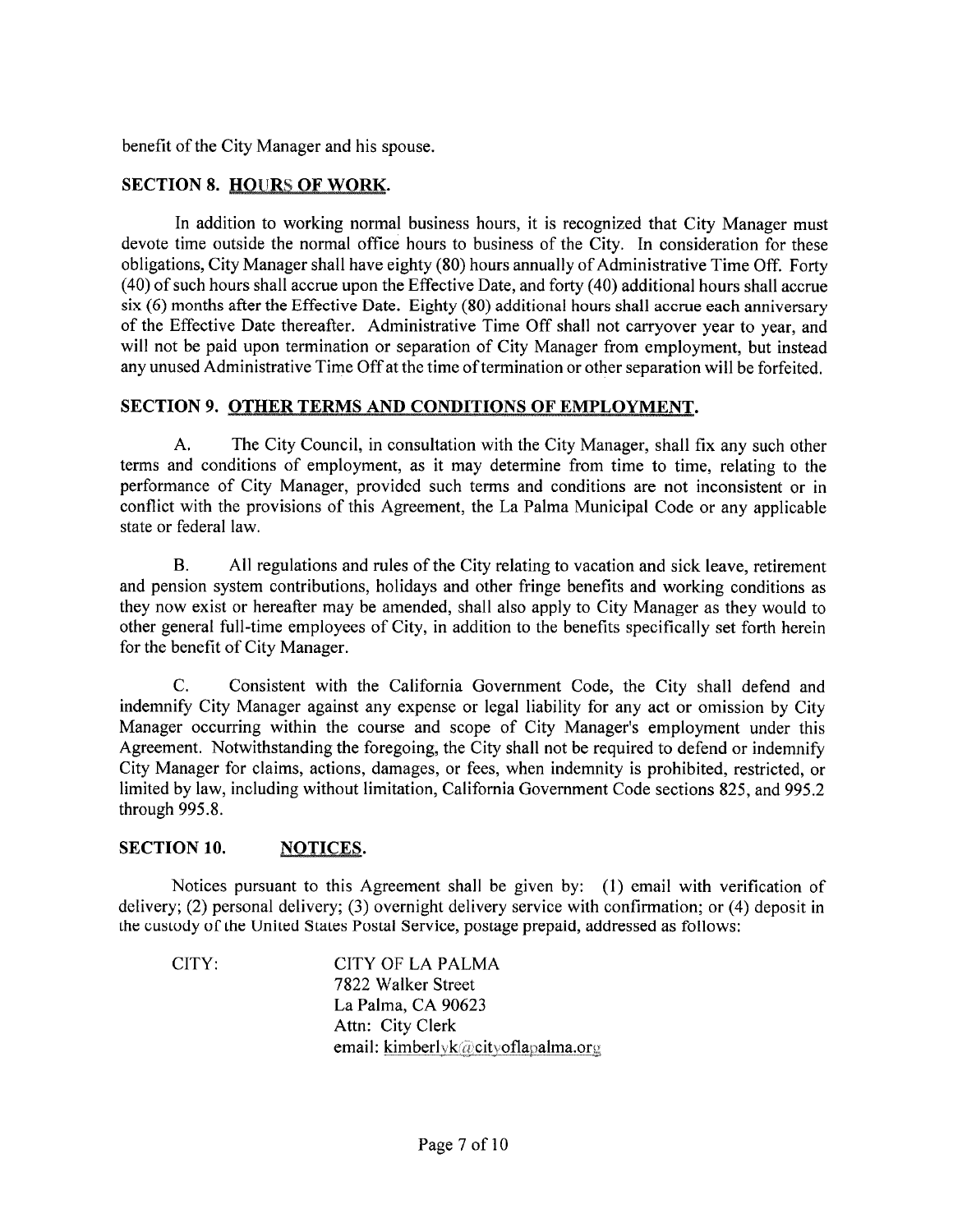| with copy to: | <b>RUTAN &amp; TUCKER, LLP</b>                                                                              |  |  |  |  |
|---------------|-------------------------------------------------------------------------------------------------------------|--|--|--|--|
|               | 611 Anton Blvd., Suite 1400<br>Costa Mesa, CA 92626<br>Attn: Ajit S. Thind, Esq.<br>email: athind@rutan.com |  |  |  |  |
| CITY MANAGER: | Conal McNamara<br>[Home Address on File]<br>email: conalm@cityoflapalma.org                                 |  |  |  |  |

Notice shall be deemed given as of the date of personal, overnight delivery, email, or facsimile service or as of the date of deposit of such written notice in the course of transmission in the United States Postal Service.

#### **SECTION 11. GENERAL PROVISIONS.**

This Agreement shall constitute the entire agreement between the parties. No prior A. oral or written communications are incorporated herein.

This Agreement shall be binding upon and inure to the benefit of the heirs at law В. and executors of City Manager.

C. This Agreement may be signed in counterparts with signature pages transmitted by email, facsimile, personal delivery or overnight delivery, all of which will be treated as originals.

D. If any provision, or any portion thereof, contained in this Agreement is held unconstitutional, invalid or unenforceable, the remainder of this Agreement, or portion thereof, shall be deemed severable, shall not be affected and shall remain in full force and effect.

No officer, official, City manager, agent, or representative of the City shall be Е. personally liable to City Manager in the event of any default or breach by the City of this Agreement or for any amount which may become due to City Manager under this Agreement or for breach by City of any of the terms of this Agreement.

 $F_{\cdot}$ Governing Law; Remedies; Attorneys' Fees/Litigation Matters; Waivers.

The internal laws of the State of California, without regard to principles of  $(1)$ conflicts of laws, shall govern the interpretation of this Agreement.

In addition to any other rights or remedies, either party may take legal  $(2)$ action, in law or in equity, to cure, correct or remedy any default, to recover damages for any default, to obtain declaratory or injunctive relief, or to obtain any other remedy consistent with the purposes of this Agreement. Notwithstanding anything in this Agreement to the contrary, in no event shall City Manager be entitled to economic or consequential damages or to punitive damages.

Except with respect to rights and remedies expressly declared to be  $(3)$ exclusive in this Agreement, the rights and remedies of the parties are cumulative and the exercise by either party of one or more of such rights or remedies shall not preclude the exercise by it, at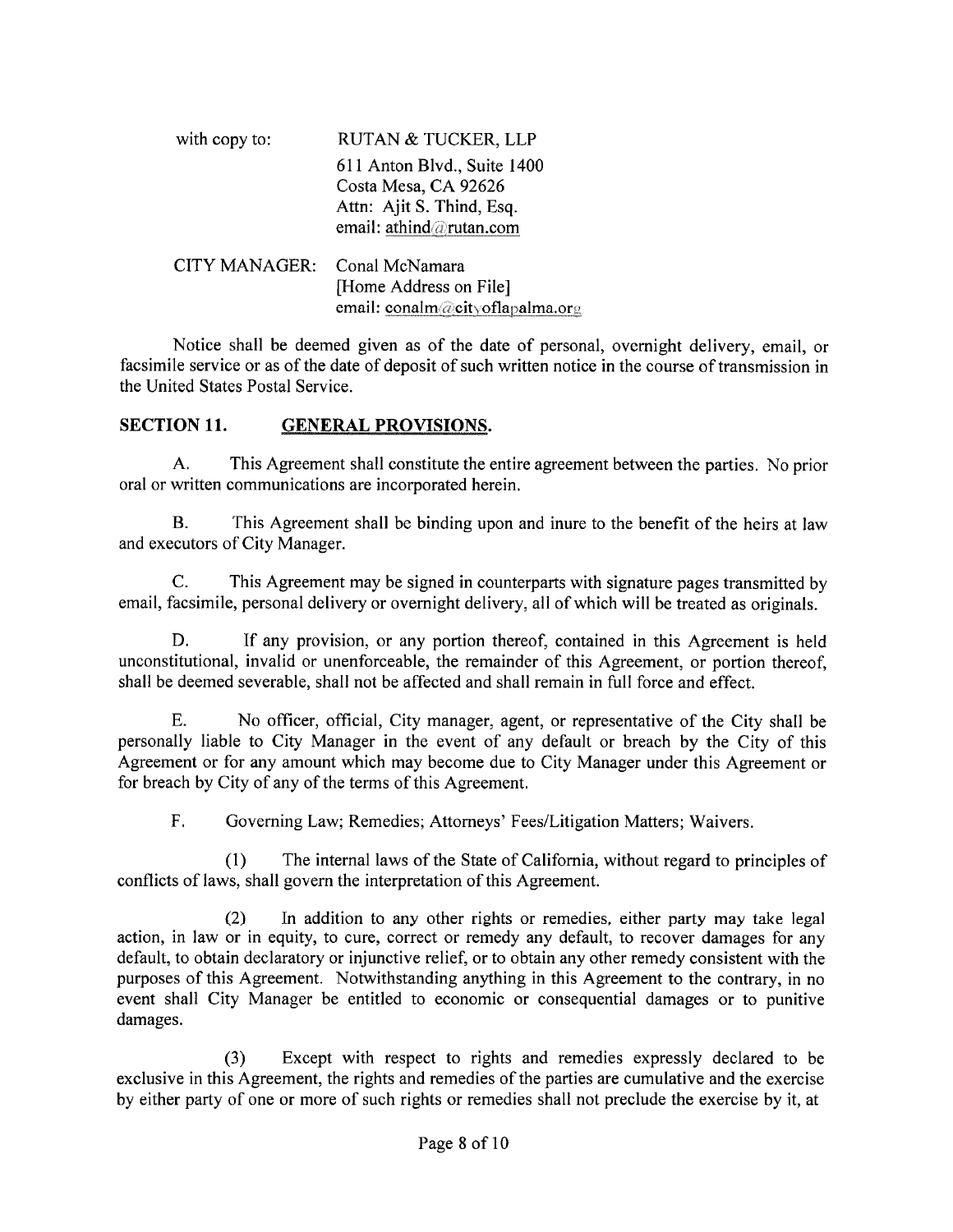the same or different times, of any other rights or remedies for the same default or any other default by the other party. The rights and remedies of the parties are cumulative and the exercise by either party of one or more of such rights or remedies shall not preclude the exercise by it, at the same or different times, of any other rights or remedies for the same default or any other default by the other party.

 $(4)$ Waivers of the provisions of this Agreement by any party hereto shall not be effective unless in writing.

G. The terms of this Agreement shall be construed in accordance with the meaning of the language used and shall not be construed for or against either party by reason of the authorship of this Agreement or any other rule of construction which might otherwise apply. This Agreement contains the entire understanding between the parties relating to the obligations of the parties described in this Agreement. All prior or contemporaneous agreements, understandings, representations, and statements, oral or written, including but not limited to any recruitment brochures or materials, are merged into this Agreement and shall be of no further force or effect.

H. Severability. In the event that any one or more of the phrases, sentences, clauses, paragraphs, or sections contained in this Agreement shall be declared invalid or unenforceable by a valid judgment or decree of a court of competent jurisdiction, such invalidity or unenforceability shall not affect any of the remaining phrases, sentences, clauses, paragraphs, or sections of this Agreement which are hereby declared as severable and shall be interpreted to carry out the intent of the parties hereunder unless the invalid provision is so material that its invalidity deprives either party of the basic benefit of their bargain or renders this Agreement meaningless.

Amendment; Modification. This Agreement may be amended or modified only by I. a written instrument approved as to form by the City Attorney and signed by both parties after approval of same by a majority of the members of the City Council voting in open session at regular, adjourned regular, or special meeting of the City Council.

J. Time for Approval. Once this Agreement has been signed by City Manager and delivered to the Mayor, it shall thereafter be null and void unless approved by a majority of the members of the City Council voting in open session at regular, adjourned regular, or special meeting of the City Council, not later than March 3, 2020.

IN WITNESS WHEREOF, the City of La Palma has caused this Agreement to be signed and executed in its behalf by its Mayor, and duly attested by its City Clerk, and the City Manager has signed and executed this Agreement, both in duplicate, to become effective as of the Effective Date.

CITY: **CITY OF LA PALMA**  $Bv$ : Peter L. Kim, Mayor

City of La Palma